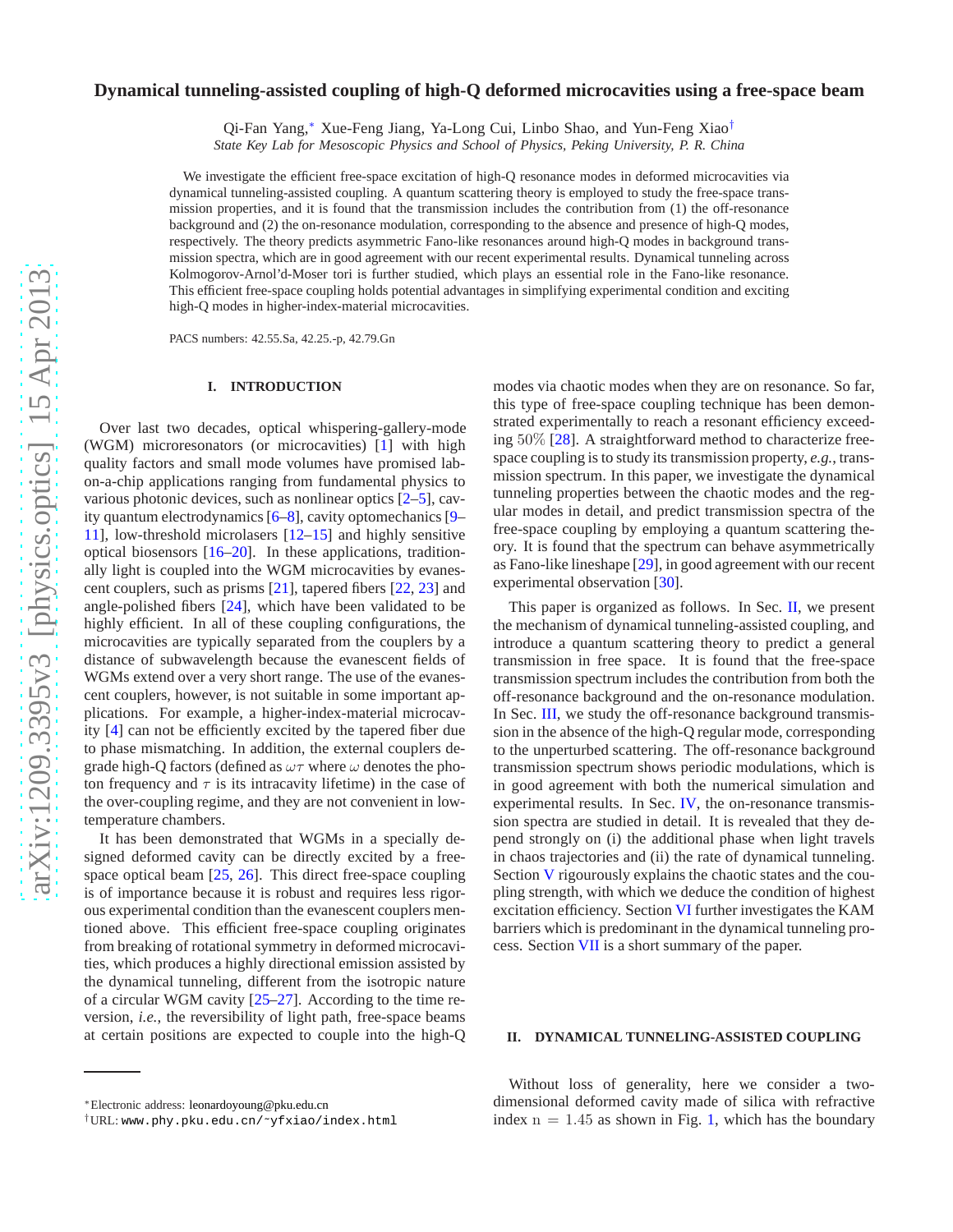

<span id="page-1-0"></span>FIG. 1: (Color online) Scanning electron microscope (SEM) view of a deformed silica microtoroid cavity. Here R and  $\phi$  are the polar coordinates in the cavity plane. Red arrow denotes the laser beam. Inset: False color illustration a resonant mode distribution obtained with wave simulation. The two black arrows denote the dominantly directional emission toward 180◦ far-field direction. The strength outside the cavity is magnified for a clear show.

defined in polar coordinates as

$$
R(\phi) = \begin{cases} R_0(1 + \eta \sum_{i=2,3} a_i \cos^i \phi), & \text{for } \cos \phi \ge 0\\ R_0(1 + \eta \sum_{i=2,3} b_i \cos^i \phi), & \text{for } \cos \phi < 0 \end{cases}
$$
 (1)

where  $R_0$  and  $\eta$  represent size and deformation parameters, respectively. Cavity shape parameters are set as  $a_2 =$  $-0.1329, a_3 = 0.0948, b_2 = -0.0642, b_3 = -0.0224.$ When  $\eta = 1$ , a highly directional far-field universal pattern of high-Q modes has been predicted [\[31\]](#page-6-23) and demonstrated experimentally [\[32\]](#page-6-24). This emission characteristic is clearer by plotting the near-field pattern, as shown in the inset of Fig. [1.](#page-1-0) It can be seen that the two major emission positions are at  $\phi = \pi/2$ , and  $3\pi/2$ , corresponding to refractive escape from counter-clockwise (CCW) and clockwise (CW) modes, respectively. Thus, we expect with a time reversed way, an excitation beam focused on the primary emission position at  $\phi = \pi/2$ , as shown in Fig. [1,](#page-1-0) can eventually excite the CW resonant modes. To quantitatively study this chaos-assisted process, we use a quantum scattering theory to model the transmission, from which the coupling characteristic of the high-Q modes can be obtained.

Before studying the transmission spectrum, we first present the mechanism of dynamical tunneling-assisted coupling. Poincaré surface of section (PSOS) provides a simple and intuitive way to model the ray dynamics in deformed microcavities by recording the angular position  $\phi$  and the incident angle  $\chi$  of the rays, similar to billiards in quantum chaos. Except for an integrable ellipse-shaped cavity, the deformed microcavity has a mixed phase space including three types of structures: Kolmogorov-Arnol'd-Moser (KAM) tori, islands, and chaos



<span id="page-1-1"></span>FIG. 2: (Color online) (a) A typical PSOS of the deformed microcavity. The red solid line denotes the critical line defined as  $\sin \chi = 1/n$ . The orange dotted line stands for a KAM torus. (b) and (c) are normalized Husimi projection of the resonant mode and the excitation state, respectively.

sea, corresponding to quasi-periodicity, periodicity, and chaos motion of ray trajectories [\[33](#page-6-25)], as shown in Fig. [2\(](#page-1-1)a). KAM tori separate the PSOS into disjoint regions. As shown in Fig. [2\(](#page-1-1)b), high-Q modes are usually localized in the regular regions bounded by a KAM torus [\[34](#page-6-26)[–36\]](#page-6-27). For such a localized high-Q mode, the excitation by a free-space beam is primarily attributed to two channels: (i) *angular momentum tunneling* and (ii) *dynamical tunneling via chaos* [\[37\]](#page-6-28). It has been demonstrated that the dynamical tunneling dominates, since the lifetime of photons that refract into the deformed cavity greatly increases along chaotic trajectories [\[25](#page-6-16)].

In the system consisting of a microcavity and unbounded medium outside, the state  $|\psi_{\omega}\rangle$  which describes the electromagnetic field excited by the incident beam satisfies stationary Schrödinger equation

<span id="page-1-2"></span>
$$
H \left| \psi_{\omega} \right\rangle = \omega \left| \psi_{\omega} \right\rangle, \tag{2}
$$

where  $H$  stands for the system Hamiltonian. As mentioned above, not only chaotic modes but the regular mode can also be excited by an appropriate free-space beam thanks to the dynamical tunneling. This can be demonstrated by plotting the Husimi projection [\[38\]](#page-6-29) of the excitation state  $|\psi_{\omega}\rangle$ , as shown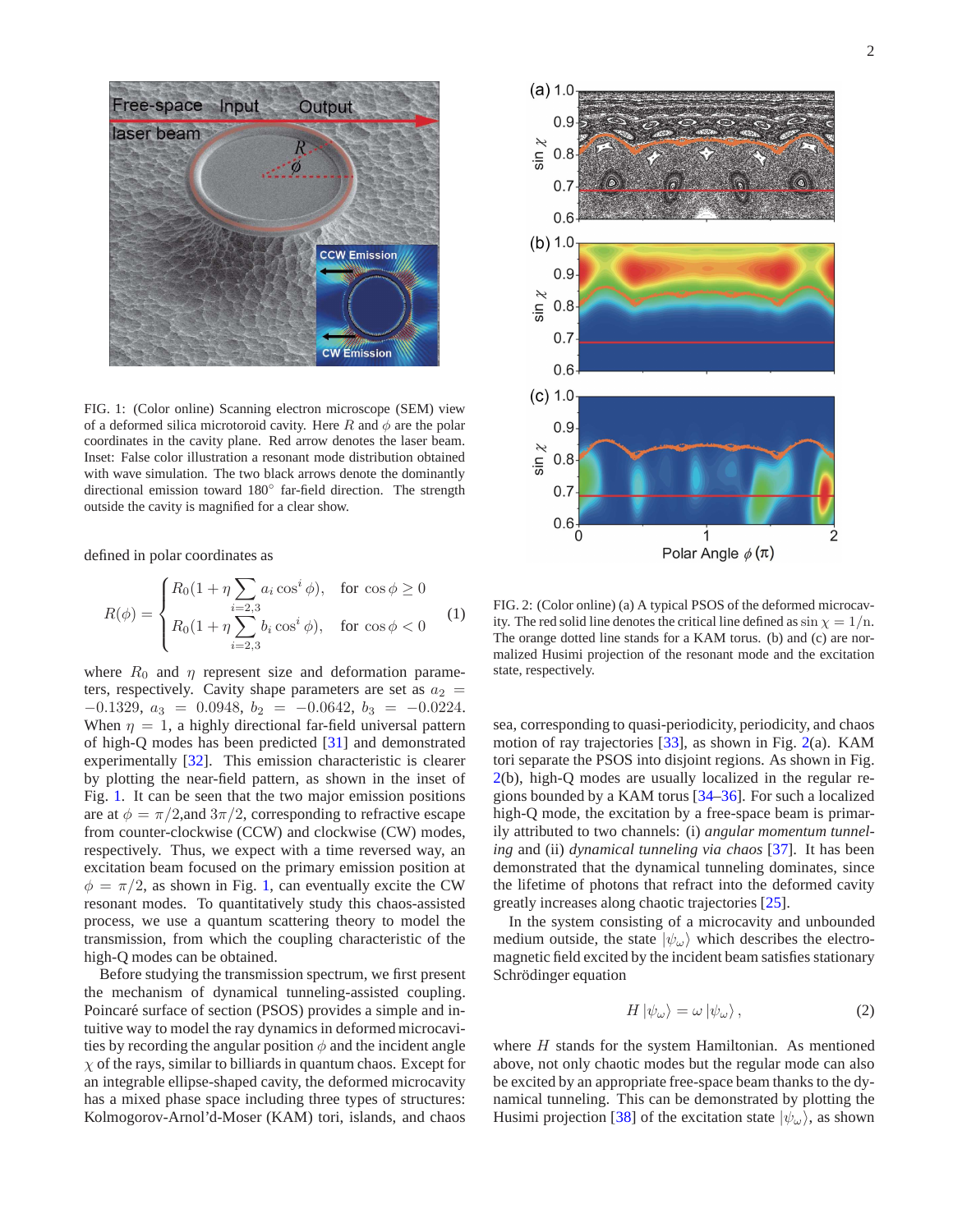in Fig. [2\(](#page-1-1)c). Thus  $|\psi_{\omega}\rangle$  can be expanded as a linear combination of chaotic mode  $|C_{\omega}\rangle$  and regular mode  $|WGM\rangle$  [\[39](#page-6-30)], with the form

<span id="page-2-0"></span>
$$
|\psi_{\omega}\rangle = a_{\omega}|\text{WGM}\rangle + \int d\omega' b_{\omega}(\omega')|\text{C}_{\omega'}\rangle. \tag{3}
$$

Throughout this paper, we use regular mode and chaotic mode to describe uncoupled states, and dynamical tunneling is the interaction between an uncoupled regular mode and uncoupled chaotic modes. The system Hamiltonian satisfies

$$
\langle \text{WGM} | H | \text{WGM} \rangle = \omega_0 - i\gamma/2, \tag{4a}
$$

$$
\langle C_{\omega'}|H|C_{\omega}\rangle = \omega \delta(\omega' - \omega),\tag{4b}
$$

$$
\langle C_{\omega}|H| \text{WGM}\rangle = V_{\omega}.\tag{4c}
$$

Here  $\omega_0$  and  $\omega$  are the frequencies of the resonant regular mode and the incident light, respectively. The coupling coefficient between  $|C_{\omega}\rangle$  and  $|WGM\rangle$ , governed by the dynamical tunneling, is described by  $V_\omega$ . The decay rate  $\gamma$  consists of the intrinsic loss and the chaos-assisted tunneling loss. In detail, the intrinsic decay rate  $\gamma_0$  is attributed to radiation, material absorption and scattering losses in the cavity, while the chaos-assisted decay rate  $\gamma_1$  describes tunneling into the chaotic modes other than  $|C_{\omega}\rangle$ . We denote them as  $|C_{\omega}^{\perp}\rangle$ .

In this paper, we consider the chaotic modes as continuum and use a standard quantum scattering model to interpret the transmission lineshape. Here we assume that  $|C_{\omega}\rangle$  and  $|WGM\rangle$  are orthogonal [\[40](#page-7-0)]. Substituting Eq. [\(3\)](#page-2-0) into Eq.  $(2)$ , the coefficients a and b are determined by

$$
(\omega_0 - i\gamma/2)a_\omega + \int d\omega' V_{\omega'}^* b_\omega(\omega') = \omega a_\omega,
$$
 (5a)

$$
V_{\omega'}a_{\omega} + \omega'b_{\omega}(\omega') = \omega b_{\omega}(\omega').
$$
 (5b)

On the one hand, applying a standard treatment [\[29](#page-6-20)], the coefficient b yields

$$
b_{\omega}(\omega') = \left[\frac{1}{\omega - \omega'} + z_{\omega}\delta(\omega - \omega')\right]V_{\omega'}a_{\omega},\tag{6}
$$

where

$$
z_{\omega} = \frac{\omega - \omega_0 + i\gamma/2 - F(\omega)}{|V_{\omega}|^2}.
$$
 (7)

The shift of resonant frequency is expressed as  $F(\omega) = \text{v.p.} \int \kappa/(2\pi(\omega - \omega')) \text{d}\omega'$  where v.p. denotes Cauchy's principle value. The reduced coupling strength  $\kappa$ between  $|C_{\omega}\rangle$  and  $|WGM\rangle$  is obtained through the Fermi's golden rule under the first Markov approximation [\[41](#page-7-1)], with

<span id="page-2-4"></span>
$$
\kappa = 2\pi |V_{\omega}|^2. \tag{8}
$$

For high-Q mode in slightly deformed cavity whose intrinsic line width  $\gamma$  is orders of magnitude smaller than the resonant frequency  $\omega_0$ , the bounds of the integral of  $F(\omega)$  can be extended to infinity, resulting in

$$
F(\omega) = \frac{\kappa}{2\pi} \text{v.p.} \int_{-\infty}^{+\infty} d\omega' \frac{1}{\omega - \omega'} = 0.
$$
 (9)

On the other hand, the normalization condition  $\langle \psi_{\omega'} | \psi_{\omega} \rangle =$  $\delta(\omega' - \omega)$  determines the value of a by

$$
|a_{\omega}|^2 |V_{\omega}|^2 [\pi^2 + |z_{\omega}|^2] \delta(\omega' - \omega) + a_{\omega'}^* a_{\omega} \frac{i\gamma_0}{\omega' - \omega} = \delta(\omega' - \omega).
$$
\n(10)

By integrating this equation over  $\omega$ , we have

<span id="page-2-1"></span>
$$
|a_{\omega}|^2 = \frac{1}{2\pi} \frac{\kappa}{(\omega - \omega_0)^2 + (\frac{\gamma + \kappa}{2})^2}.
$$
 (11)

In Eq. [\(11\)](#page-2-1),  $|a_{\omega}|^2$  describes the excitation probability by the free-space beam, from which we can deduce that the FWHM (full width at half maximum) of the regular mode is expressed as  $\kappa + \gamma \equiv \gamma_t$ . It should be noted that  $\gamma_t$  remains unchanged when the free-space coupling efficiency changes [\[26\]](#page-6-17), which is distinct with the fiber taper coupling.

Finally, the transmission spectrum is calculated as

$$
T(\omega) = |\langle \psi_{\omega} | S | \text{in} \rangle|^2
$$
  
=  $|a_{\omega}|^2 |\langle WGM + v.p. \int d\omega' \frac{V_{\omega'}}{\omega - \omega'} C_{\omega'}$  (12)  
+  $\frac{(\omega - \omega_0 + i\gamma/2) V_{\omega}}{|V_{\omega}|^2} C_{\omega} |S| \text{in} \rangle|^2$ ,

where  $S$  is a suitable transmission operator connecting  $|in\rangle$ and  $|C_{\omega}\rangle$ , and  $|\langle C_{\omega}|S|\text{in}\rangle|^2$  describes the probability of transmitted signal [\[29\]](#page-6-20). To get a more general expression, we introduce a dimensionless frequency detuning defined by  $\epsilon \equiv$  $(\omega - \omega_0)/(\kappa/2)$  and the ratio  $K = \gamma/\kappa = (\gamma_t - \kappa)/\kappa$ . Therefore, the transmission is simplified to

<span id="page-2-3"></span>
$$
T(\omega) = \frac{|q_{\omega} + \epsilon - iK|^2}{(1 + K)^2 + \epsilon^2} |\langle C_{\omega} | S | \text{in} \rangle|^2.
$$
 (13)

Here  $q_{\omega}$  represents the crucial lineshape parameter of the transmission spectrum  $T(\omega)$ , taking the form

<span id="page-2-2"></span>
$$
q_{\omega} = \frac{\langle \varphi_{\omega} | S | \text{in} \rangle}{\pi V_{\omega}^* \langle C_{\omega} | S | \text{in} \rangle},\tag{14}
$$

where  $|\varphi_{\omega}\rangle = |WGM\rangle + v.p. \int d\omega' \frac{V_{\omega'}|C_{\omega'}\rangle}{\omega - \omega'}$ . To give a clear understanding, we consider two extreme cases.

(i) In classical mechanics where dynamical tunneling is forbidden, the regular mode cannot be excited. Thus there is no interaction between the regular mode and the chaotic mode ( $\kappa \to 0$ ), and the coefficients  $\epsilon, K \propto 1/\kappa$  as well as  $q_{\omega} \propto 1/\sqrt{\kappa}$ . In this case the transmission spectra yields to

$$
T_0(\omega) = |\langle C_{\omega} | S | \text{in} \rangle|, \tag{15}
$$

which can be regarded as the unperturbed scattering. In Sec. [III](#page-3-0) we will discuss the unperturbed scattering, which is of much concerning about the lineshape near resonance.

(ii) When the intrinsic loss of regular mode is negligible and the regular mode is fully excited by a phase conjugation wave of its emission pattern, *i.e.*,  $\gamma \ll \kappa$  and  $K \to 0$  (or namely, 'complete excitation', which will be discussed specifically in Sec. [V\)](#page-4-0), the transmission yields a standard Fano resonance

$$
T(\omega) = \frac{|q_{\omega} + \epsilon|^2}{1 + \epsilon^2} |\langle C_{\omega} | S | \text{in} \rangle|^2.
$$
 (16)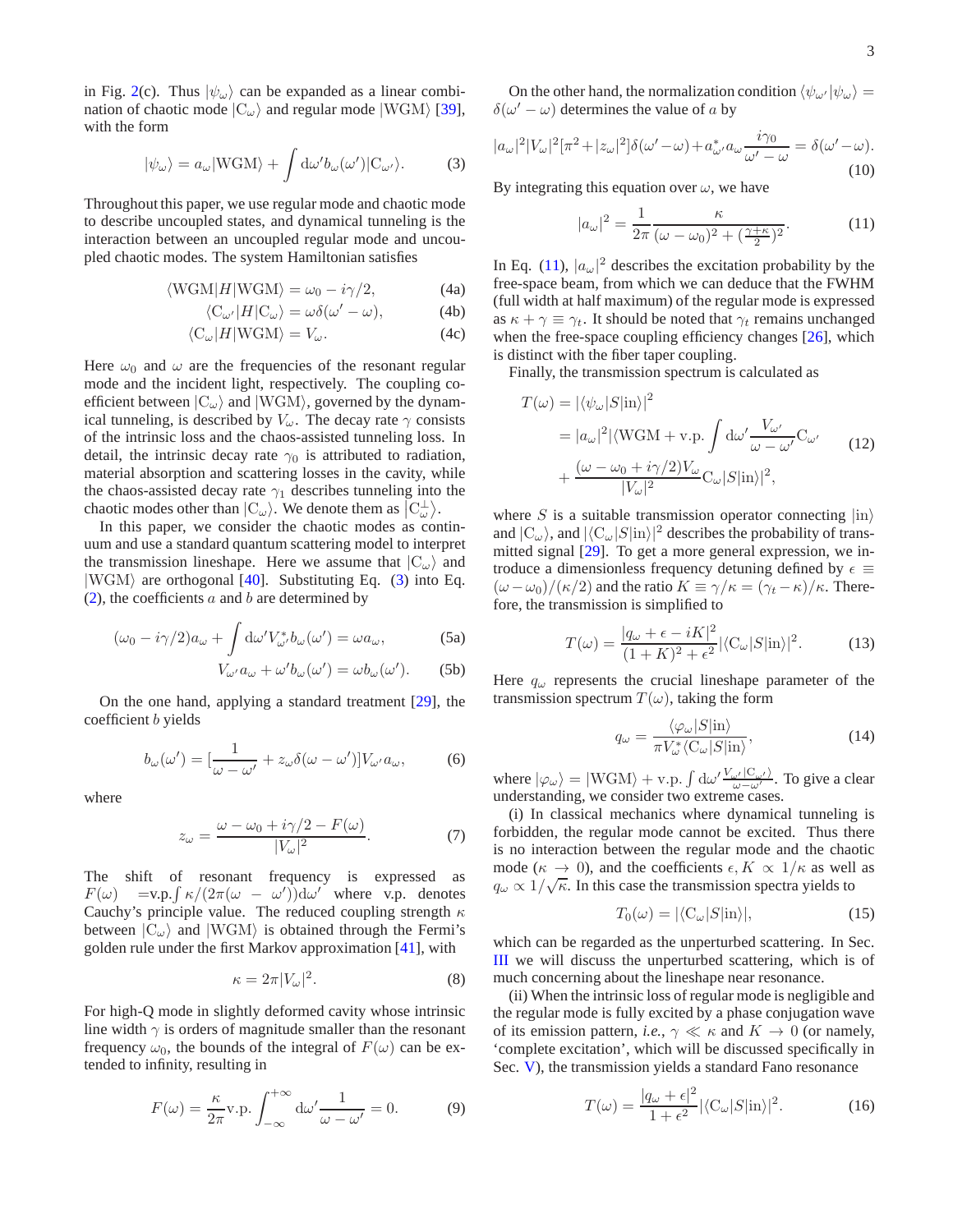## <span id="page-3-0"></span>**III. OFF-RESONANCE TRANSMISSION**

We now investigate the background scattering in the absence of the high-Q regular mode. It has been reported that non-resonant pumping in deformed microcavity can be well modeled by ray dynamics [\[42,](#page-7-2) [43\]](#page-7-3). In our case, the unperturbed transmission is studied in wave optics, and it results from the interference between two components, according to the schema shown in Fig.  $3(a)$  $3(a)$ : (i) the direct transmitted amplitude  $t$ , and (ii) the dissipated amplitude  $r$  via diffusing inside the cavity. To give a clear picture of the interference, we apply transmission matrix, and the amplitudes are indicated by

<span id="page-3-3"></span>
$$
\begin{pmatrix} E_{\rm t} \\ E_{\rm g} \end{pmatrix} = \begin{pmatrix} t & g' \\ g & t' \end{pmatrix} \begin{pmatrix} E_{\rm in} \\ E_{\rm g'} \end{pmatrix} . \tag{17}
$$

The intracavity fields  $E_{\rm g'}$  and  $E_{\rm g}$  are related by

$$
E_{\mathbf{g}'} = \alpha E_{\mathbf{g}},\tag{18}
$$

where  $\alpha$  is a coefficient including the loss and the phase change in a round trip. The transition matrix element is then given by

$$
\langle C_{\omega} | S | \text{in} \rangle = \frac{E_{t}}{E_{\text{in}}} = t + \frac{\alpha g' g}{1 - \alpha t'}
$$
  
=  $t + re^{i\theta}$ . (19)

<span id="page-3-4"></span>Here r and  $\theta$  can be understood as the equivalent amplitude and phase difference of forward-emitted field from the cavity, respectively. Hence, the unperturbed transmission takes the form

$$
T_0 = |\langle C_{\omega} | S | \text{in} \rangle|^2 = r^2 \left( 1 + \left( \frac{t}{r} \right)^2 + 2 \frac{t}{r} \cos \theta \right). \tag{20}
$$

In a wide frequency width the phase difference  $\theta$  can be simplified as  $n k L_{\text{eff}}$  with  $L_{\text{eff}}$  representing the equivalent chaotic path length of the light inside the cavity. Thus the transmission spectrum shows periodic modulations in good agreement with numerically simulated transmission, as shown in Fig. [3\(](#page-3-2)b). In experiment, we focus the incident beam on the periphery of a deformed microtoroid with the principle radius  $45 \mu m$ , and the waist of the beam is about  $3 \mu m$  [\[32\]](#page-6-24). Figure [3\(](#page-3-2)c) reveals that the experimentally detected transmission also oscillates periodically. Note that the narrow fluctuations in the transmission are due to the Fabry-Perot oscillations between two lens. From experimental results the ratio  $t/r$  can be obtained by fitting the large scale transmission as shown in red in Fig.  $3(c)$  $3(c)$ .

#### <span id="page-3-1"></span>**IV. ON-RESONANCE TRANSMISSION**

We turn to the study of the on-resonance transmission. It is noted that the direct excitation probability of high-Q regular modes via evanescent field is negligible due to angular momentum mismatch, so that the amplitude of  $\langle WGM|S|\text{in}\rangle$  in



<span id="page-3-2"></span>FIG. 3: (Color online) (a) The schema of the scattering process described by Eq. [17.](#page-3-3) (b) Stimulated transmission spectrum of the freespace excitation process obtained by boundary element method. (c) Experimental spectrum (black) and the fitted oscillations (red).

Eq. [\(14\)](#page-2-2) has minor contribution of the transmission. In this case, the lineshape parameter  $q$  can be reduced to a simplified form. Substituting Eq.  $(19)$  into Eq.  $(14)$ , we obtain the expression of the lineshape parameter

<span id="page-3-5"></span>
$$
q_{\omega} = \frac{\text{v.p.} \int \text{d}\omega' \frac{1}{\omega - \omega'} V_{\omega'}^* \langle C_{\omega'} | S | \text{in} \rangle}{\pi V_{\omega}^* \langle C_{\omega} | S | \text{in} \rangle} = -\frac{ie^{i\theta}}{t/r + e^{i\theta}}, \quad (21)
$$

where  $\theta = \text{nk}L_{\text{eff}}$  as mentioned above. Substituting Eq. [\(21\)](#page-3-5) into Eq. [\(13\)](#page-2-3), the on-resonance transmission can be deduced. In the following, we will show that the lineshape of the transmission spectrum is determined by  $q_{\omega}$ , which primarily depends on  $\theta$ , while the modulation depth relies on the relative coupling strength described by K.

Figures [4\(](#page-4-1)a)[-4\(](#page-4-1)h) plot calculated transmission spectra against the phase difference  $\theta$ , which experience symmetric Lorentz absorption dips, asymmetric Fano-like lineshapes and symmetric electromagnetically-induced-transparency (EIT) like peaks as  $\theta$  varies from 0 to  $2\pi$ . From Fig. [3\(](#page-3-2)a), the transmission is a result of interference between two components: the direct transmitted light and the emitted light from the cavity, and  $\theta$  actually describes the phase difference between them. Interestingly, the on-resonance transmission appears a symmetric dip on the background where the two components constructively interfere ( $\theta = 0$  in Fig. [4\(](#page-4-1)a)), while it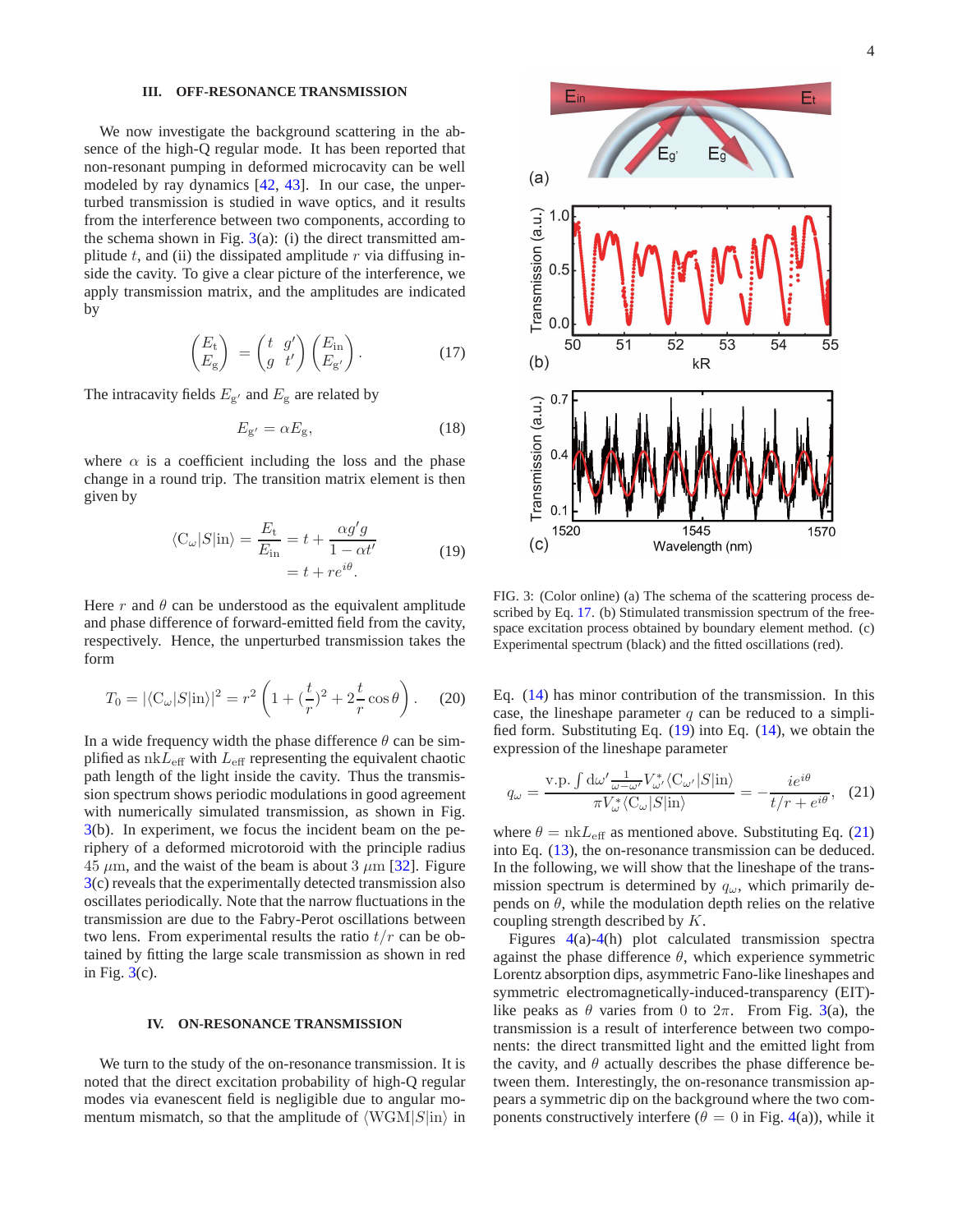



<span id="page-4-1"></span>FIG. 4: (a)-(h) Calculated transmission spectra with  $\kappa/2\pi$ ,  $\gamma/2\pi$  = 0.003 GHz and  $t/r = 0.2$ . The phase shift between the two amplitudes varies from 0 to  $7\pi/4$ .

switches to an EIT-like peak when they destructively interfere  $(\theta = \pi$  in Fig. [4\(](#page-4-1)e)). This is because when on resonance, the chaotic modes refractively excited by the incident beam can couple to the regular mode via dynamical tunneling, which results in a phase shift as energy couples back to the chaotic modes. Hence, although the background components constructively (destructively) interfere, such counteraction adds a destructive modulation to the chaotic modes, reflecting a dip (peak) on the transmission.

As discussed above, the Fano-resonance transmission spectra can be regarded as the modulation of the high-Q mode on the off-resonance background. Such modulation depends strongly on the coupling strength  $\kappa$  between the chaotic modes and the regular mode according to Eq. [\(13\)](#page-2-3). Here we study the two special cases: EIT-like lineshapes and Lorentz dips. As shown in the solid curve in Fig.  $5(a)$  $5(a)$ , the modulation of the regular mode to the transmission spectrum is minor when  $K = 60$ . In this case, the excitation probability is extremely low. As K decreases (*i.e.*, the dynamical tunneling is enhanced), the height of the EIT peak increases monotonically, where the off-resonance backgrounds are lifted to the same level. When the loss described by  $\gamma_0 + \gamma_1$  is negligible compared with the coupling strength  $\kappa$ , *i.e.*,  $K \rightarrow 0$ , the EIT peak reaches its maximum. Similarly, Fig. [5\(](#page-4-2)b) shows that the dynamical-tunneling-induced dips become more obvious by enhancing the tunneling, as expected.



<span id="page-4-2"></span>FIG. 5: (Color online) Calculated transmission spectra with  $\gamma_t/2\pi$  = 0.006 GHz and  $t/r = 0.2$ , and with K varying from 0 to 60, for (a) EIT-like lineshape and (b) Lorentz-like lineshape. The background is set to the same level for each graph.

## <span id="page-4-0"></span>**V. PHYSICAL MEANING OF THE CHAOTIC MODE AND 'COMPLETE EXCITATION'**

At the beginning of Sec. [II,](#page-0-2) we have presented the chaotic mode  $|C_{\omega}\rangle$ . In this section, we will further investigate the meaning of the chaotic mode and the coupling strength to a regular mode  $|WGM\rangle$ . To study this case in a general way, we expand the chaotic mode as a linear combination of an orthogonal set at a certain frequency. Using  $|C_{\omega(n)}\rangle$  to represent the normalized  $n$ -th orthogonal mode, we have

$$
|C_{\omega}\rangle = \frac{1}{\sqrt{\sum_{n} \alpha_{(n)}^2}} \sum_{n} \alpha_{(n)} |C_{\omega(n)}\rangle, \tag{22}
$$

where  $\alpha_{(n)}$  stands for the corresponding weight. From the coupled mode theory, we obtain

$$
\dot{\xi}_r = \sum_n g_{(n)} \xi_{(n)}.
$$
\n(23)

Here  $\xi_n$  and  $\xi_r$  represent the electric field of  $|C_{\omega(n)}\rangle$  and  $|WGM\rangle$ , respectively, with  $g_n$  being the coupling strength between them. Thus, the equivalent coupling strength  $|V_\omega|$  is derived as

$$
|V_{\omega}| = \frac{1}{\sqrt{\sum_{n} \alpha_{(n)}^2}} \sum_{n} \alpha_{(n)} g_{(n)}.
$$
 (24)

Then the reduced coupling strength between  $|C_{\omega}\rangle$  and  $|WGM\rangle$  can be obtained as  $\kappa = 2\pi |V_\omega|^2$ , according to Eq. [\(8\)](#page-2-4).

Once the high-Q regular mode  $|WGM\rangle$  is excited, it can dynamically tunnel into all the chaotic modes including both  $|C_{\omega}\rangle$  and  $|C_{\omega}^{\perp}\rangle$ . Since the chaotic modes are continuum, with first Markov approximation, this tunneling can be considered as a spontaneous decay process of the regular mode, described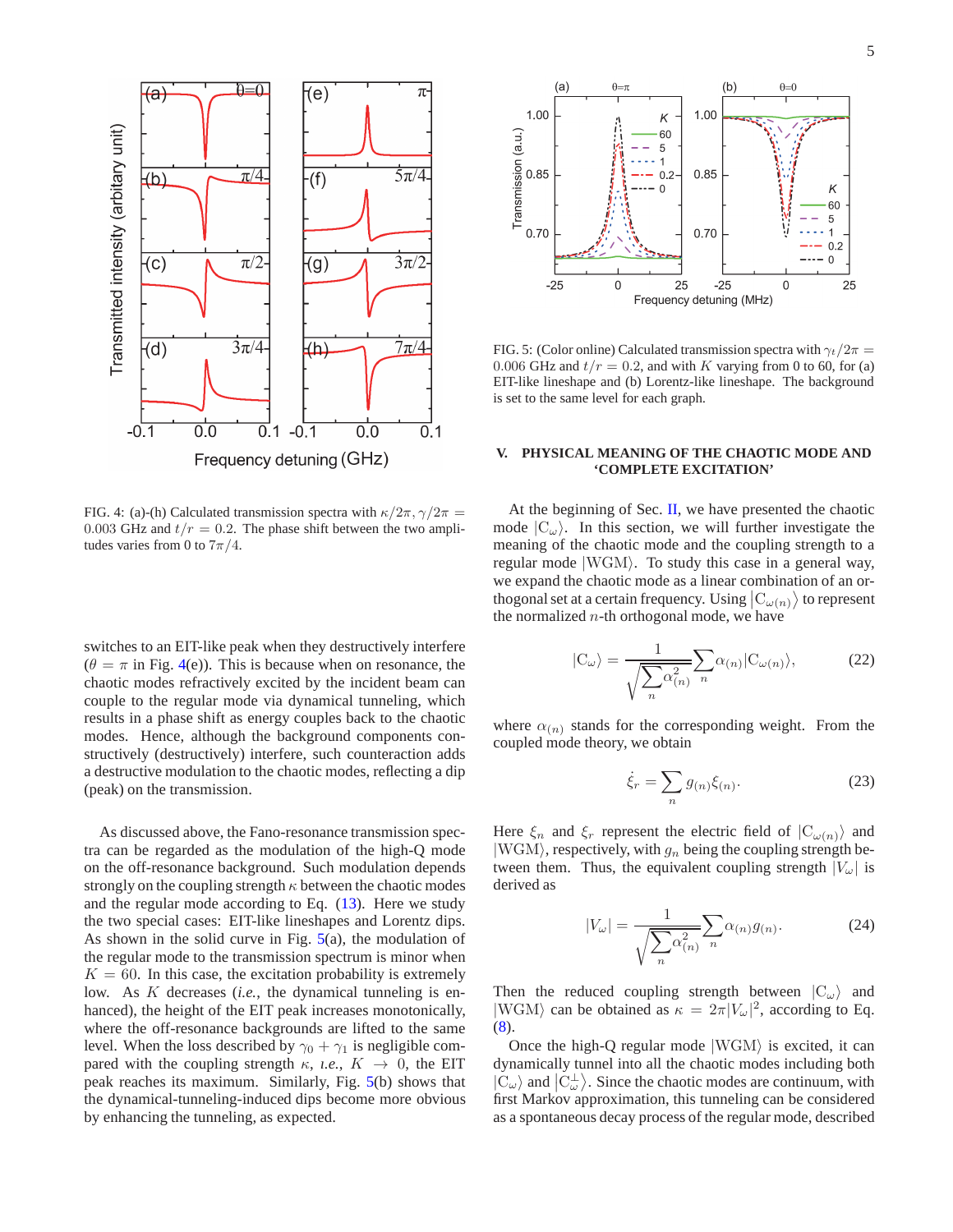by the coefficient

$$
\gamma_{\omega} = \sqrt{\sum_{n} g_{(n)}^2}.
$$
 (25)

Thus the decay rate into  $|C_{\omega}^{\perp}\rangle$  is

$$
\frac{\gamma_1}{2\pi} = |\gamma_\omega|^2 - \frac{\kappa}{2\pi} = \frac{\sum_n \alpha_{(n)}^2 \sum_n g_{(n)}^2 - (\sum_n \alpha_{(n)} g_{(n)})^2}{\sum_n \alpha_{(n)}^2}.
$$
\n(26)

Hence, to optimize the free-space coupling efficiency, according to Cauchy inequality, the coefficients  $\alpha_{(n)}$  satisfies

$$
\frac{\alpha_{(1)}}{g_{(1)}} = \frac{\alpha_{(2)}}{g_{(2)}} = \dots = \frac{\alpha_{(n)}}{g_{(n)}}.
$$
 (27)

Under this condition, it is found  $\gamma_1 = 0$ . Neglecting the intrinsic loss  $\gamma_0$  induced by scattering and material absorption, we have  $\kappa = \gamma_t$ , which means the incident light is exactly a time-reversed way of the emission light from the regular mode  $|WGM\rangle$ . It is also in agreement with the second extreme case discussed in Sec. [II,](#page-0-2) that the 'complete excitation' condition requires the incident light as the phase conjugation wave of the emission pattern.

## <span id="page-5-0"></span>**VI. KAM BARRIERS**

Finally, we discuss how the KAM tori, behaving as barriers [\[44](#page-7-4), [45](#page-7-5)], can result in a phase shift in dynamical tunneling. This phase shift is crucial to give rise to the Fano resonance. As shown in Fig.  $2(a)$  $2(a)$ , KAM tori separate the phase space into disconnected regions, between which transport is forbidden classically, but permitted in quantum mechanics [\[46](#page-7-6), [47](#page-7-7)], known as dynamical tunneling. To evaluate the barrier effect, we study the potential of orbits in the PSOS. For the sake of analytical expressions but without loss of the physics, we investigate the orbits in a circular microcavity. The wave function of a WGM with angular momentum number m in circular cavities takes the form

$$
\Psi(\mathbf{r}, \phi) = f_{\rm m}(\mathbf{r}) e^{i m \phi},\tag{28}
$$

where  $f_m(\mathbf{r})$  satisfies the radial wave equation

$$
[-\nabla_{\mathbf{r}}^{2} - \frac{(n^{2}(\mathbf{r}) - 1)\omega^{2}}{c^{2}} + \frac{m^{2}}{r^{2}}]f_{m}(\mathbf{r}) = \frac{\omega^{2}}{c^{2}}f_{m}(\mathbf{r}).
$$
 (29)

Based on the stationary Schrödinger equation

$$
\left(-\frac{\hbar^2}{2\mu}\nabla^2 + V\right)f_m(\mathbf{r}) = Ef_m(\mathbf{r})\tag{30}
$$

and substituted with  $E = \hbar \omega$ , we deduce the effective potential corresponding to the angular momentum number m

$$
V = \frac{\hbar^2}{2\mu} \left[ -\frac{(\mathbf{n}(\mathbf{r})^2 - 1)\omega^2}{c^2} + \frac{\mathbf{m}^2}{r^2} \right].
$$
 (31)



<span id="page-5-1"></span>FIG. 6: (Color online) (a) Effective potential  $V_{\text{eff}}$  against sin  $\chi$ . The solid and the dashed curves correspond to the cases of silica (n=1.45) and GaAs (n=3.3) microcavities, respectively. (b)-(c) Husimi projections of the excitation state inside the cavity at non-resonant frequency with the deformation parameter  $\eta$  of the cavity setting as 0.5 and 1.5, respectively. These two figures are plotted in the same scale. Orange dotted curves and red solid lines denote KAM tori and critical-refraction lines.

Extending m to the range of positive real numbers, from the classical relation  $m = nkr \sin \chi$  and the non-relativity approximation  $\mu = \hbar \omega / 2c^2$ , the effective potential of the orbits takes the form

$$
V_{\text{eff}}(\sin \chi) = n^2 \hbar \omega \sin^2 \chi,\tag{32}
$$

The effective potentials for different meterials (silica and GaAs) are plotted in Fig. [6\(](#page-5-1)a). Thus, an photon at critical refraction line  $\sin \chi = 1/n$  has the same potential as a freespace photon, in agreement with the Fresnel's Law. The difference in the potentials of various orbits leads to tunneling.

In deformed microcavities, KAM tori are the residue of these invariant orbits, and they perform as barriers in quantum mechanics. By plotting the Humisi projection of cavities of different deformations shown in Figs.  $6(b)-(c)$  $6(b)-(c)$ , we can find that the transportation to high-Q modes are governed by the KAM tori. Our simulation also reveals that more light can be localized in the cavity with a larger deformation, thus leading a higher probability to couple into regular high-Q modes.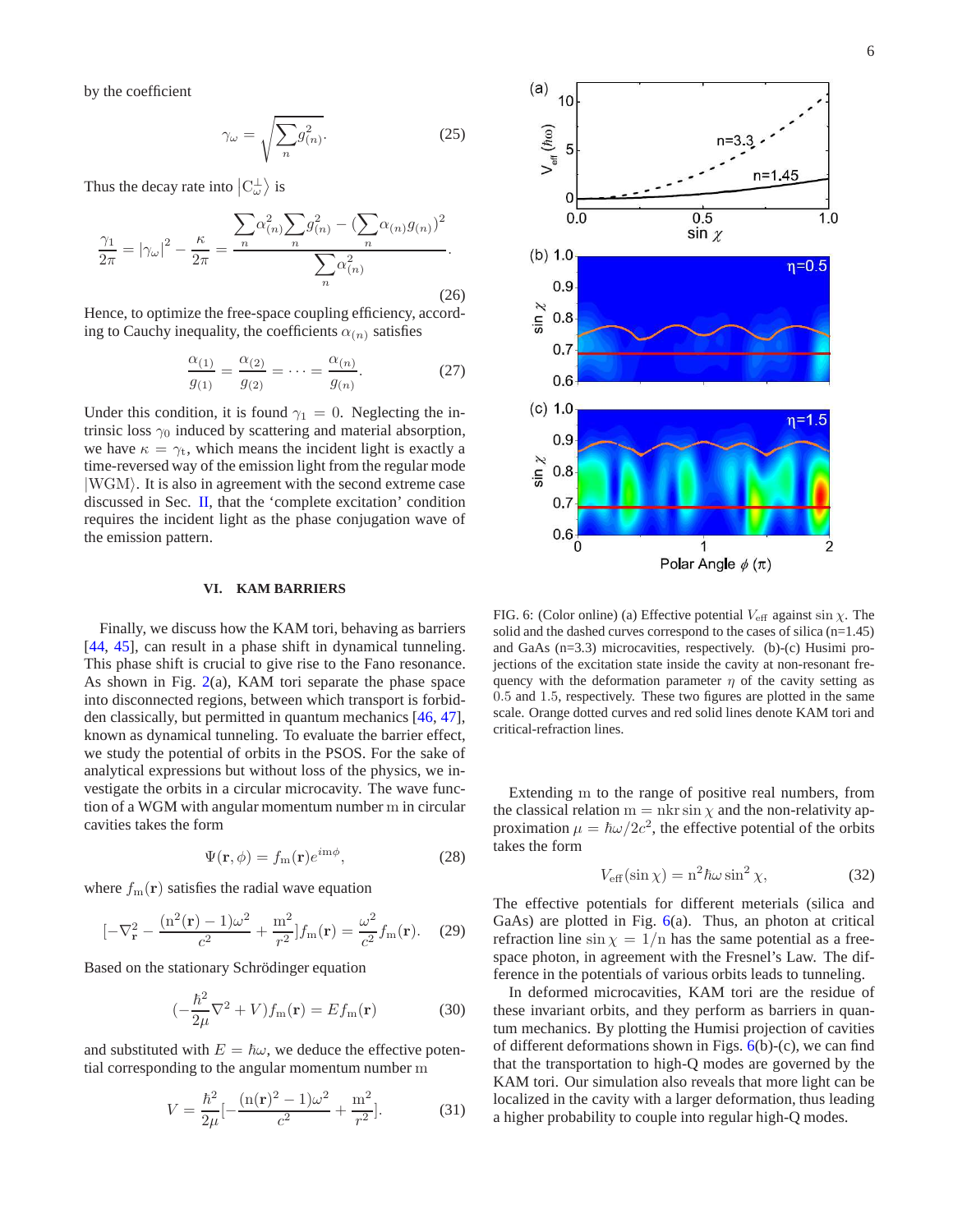#### <span id="page-6-22"></span>**VII. SUMMARY**

In conclusion, we have presented the dynamical tunnelingassisted coupling mechanism to interpret how a free-space laser beam excites the high-Q modes in deformed microcavities. The deformed microcavity has a mixed phase space, where the high-Q regular modes lie in regular regions. Lifetime of photons refracting into the cavity increases due to chaotic trajectories, which contributes to the enhanced excitation of regular modes via *chaos-assisted dynamical tunneling*. A quantum scattering theory is employed to describe the picture and to obtain the free-space transmission spectra. Unlike evanescent coupling with a waveguide where the transmission spectra behave symmetrically, this model predicts three types of transmission, *i.e.*, asymmetric Fano-like, symmetric EIT-like and Lorentz dip lineshapes, depending on the phase difference related to the fluctuation of background transmission. It is found that the Fano resonance is attributed to the phase shift occurring in the dynamical tunneling into classical-forbidden regions. Our results provide a general method to evaluate the coupling strength between the chaos

- <span id="page-6-0"></span>[1] *Optical Microcavities*, edited by K. Vahala (World Scientific, Singapore, 2005).
- <span id="page-6-1"></span>[2] S.-X. Qian and R. K. Chang, Phys. Rev. Lett. **56**, 926 (1986).
- [3] S. M. Spillane, T. J. Kippenberg, and K. J. Vahala, Nature **415**, 623 (2002).
- <span id="page-6-15"></span>[4] V. S. Ilchenko, A. A. Savchenkov, A. B. Matsko, and L. Maleki, Phys. Rev. Lett. **92**, 043903 (2004).
- <span id="page-6-2"></span>[5] P. Del'Haye, T. Herr, E. Gavartin, M. L. Gorodetsky, R. Holzwarth, and T. J. Kippenberg, Phys. Rev. Lett. **107**, 063901 (2011).
- <span id="page-6-3"></span>[6] T. Aoki, B. Dayan, E. Wilcut, W. P. Bowen, A. S. Parkins, T. J. Kippenberg, K. J. Vahala, and H. J. Kimble, Nature (London) **443**, 671 (2006).
- [7] Y.-S. Park, A. K. Cook, and H. Wang, Nano Lett. **6**, 2075 (2006).
- <span id="page-6-4"></span>[8] Y.-F. Xiao *et al.*, Phys. Rev. A **85**, 031805(R) (2012).
- <span id="page-6-5"></span>[9] T. J. Kippenberg, H. Rokhsari, T. Carmon, A. Scherer, and K. J. Vahala, Phys. Rev. Lett. **95**, 033901 (2005).
- [10] A. H. Safavi-Naeini, T. P. Mayer Alegre, J. Chan, M. Eichenfield, M. Winger, Q. Lin, J. T. Hill, D. E. Chang, and O. Painter, Nature **472**, 69 (2011).
- <span id="page-6-6"></span>[11] C. Dong, V. Fiore, M. C. Kuzyk, and Hailin Wang, Science **338**, 1609 (2012).
- <span id="page-6-7"></span>[12] V. Sandoghdar, F. Treussart, J. Hare, V. Lefevre-Seguin, J.-M. Raimond, and S. Haroche, Phys. Rev. A **54**, R1777 (1996).
- [13] G. S. Solomon, M. Pelton, and Y. Yamamoto, Phys. Rev. Lett. **86**, 3903 (2001).
- [14] L. Yang, D. K. Armani, and K. J. Vahala, Appl. Phys. Lett. **83**, 825 (2003).
- <span id="page-6-8"></span>[15] Y.-F. Xiao, C.-H. Dong, C.-L. Zou, Z.-F. Han, L. Yang, and G.-C. Guo, Opt. Lett. **34**, 509 (2009).
- <span id="page-6-9"></span>[16] F. Vollmer, D. Braun, A. Libchaber, M. Khoshsima, I. Teraoka, and S. Arnold, Appl. Phys. Lett. **80**, 4057 (2002).
- [17] I. M. White, H. Oveys, and X. Fan, Opt. Lett. **31**, 1319 (2006).
- [18] F. Vollmer, S. Arnold, and D. Keng, Proc. Natl. Acad. Sci. U.S.A. **105**, 20701 (2008).

and the regular mode from the transmission spectra, which can be further extended to the quantitative study of the dynamical tunneling process. The efficient chaos-assisted freespace coupling is of importance to simplifying experimental condition and exciting high-Q modes in higher-index-material microcavities.

#### **Acknowledgments**

Q.F.Y. and Y.F.X. thank Kerry Vahala and Fang-Jie Shu for insightful discussions. This work was supported by the 973 program (Grant No. 2013CB328704), the NSFC (Grants No. 11222440, No. 11004003, No. 11023003 and No. 1121091), the RFDPH (Grant No. 20120001110068) and Beijing Natural Science Foundation Program (Grant No. 4132058). Q.F.Y. and Y.L.C. were supported by the National Fund for Fostering Talents of Basic Science (No. J1030310 and No. J1103205), and the Undergraduate Research Fund of Education Foundation of Peking University.

- [19] J. Zhu, S. K. Ozdemir, Y.-F. Xiao, L. Li, L. He, D.-R. Chen, and L. Yang, Nature Photon. **4**, 46 (2010).
- <span id="page-6-10"></span>[20] Y.-F. Xiao, V. Gaddam, and L. Yang, Opt. Express **16**, 12538 (2008).
- <span id="page-6-11"></span>[21] V. B. Braginsky, M. L. Gorodetsky, and V. S. Ilchenko, Phys. Lett. A **137**, 393 (1989).
- <span id="page-6-12"></span>[22] J. C. Knight, G. Cheung, F. Jacques, and T. A. Birks, Opt. Lett. **22**, 1129 (1997).
- <span id="page-6-13"></span>[23] M. Cai, O. Painter, and K. J. Vahala, Phys. Rev. Lett. **85**, 74 (2000).
- <span id="page-6-14"></span>[24] V. S. Ilchenko, X. S. Yao, and L. Maleki, Opt. Lett. **24**, 723 (1999).
- <span id="page-6-16"></span>[25] S.-B. Lee, J. Yang, S. Moon, J.-H. Lee, and K. An, Appl. Phys. Lett. **90**, 041106 (2007).
- <span id="page-6-17"></span>[26] J. Yang, S.-B. Lee, S. Moon, S.-Y. Lee, S.W. Kim, TruongThiAnh Dao, J.-H. Lee, and K. An, Phys. Rev. Lett. **104**, 243601 (2010).
- <span id="page-6-18"></span>[27] J. U. Nöckel and A. D. Stone, Nature 385, 45 (1997).
- <span id="page-6-19"></span>[28] Y.-S. Park and H. Wang, Opt. Express **15**, 16471 (2007).
- <span id="page-6-20"></span>[29] U. Fano, Phys. Rev. **124**, 1866 (1961).
- <span id="page-6-21"></span>[30] Y.-F. Xiao *et al.*, http://arxiv.org/abs/1209.4441.
- <span id="page-6-23"></span>[31] C. L. Zou, F. W. Sun, C. H. Dong, X. W. Wu, J. M. Cui, Y. Yang, G. C. Guo, Z. F. Han, http://arxiv.org/abs/0908.3531.
- <span id="page-6-24"></span>[32] X.-F. Jiang, Y.-F. Xiao, C.-L. Zou, L. He, C.-H. Dong, B.-B. Li, Y. Li, F.-W. Sun, L. Yang, and Q. Gong, Adv. Mater. **24**, OP260 (2012).
- <span id="page-6-25"></span>[33] V. I. Arnol'd, Russ. Math. Surv. **18**, 9 (1963).
- <span id="page-6-26"></span>[34] J. U. Nöckel, A. D. Stone, and R. K. Chang, Opt. Lett. **19**, 1693 (1994).
- [35] C. Gmachl *et al.*, Science **280**, 1556 (1998).
- <span id="page-6-27"></span>[36] M. Hentschel and K. Richter, Phys. Rev. E **66**, 056207 (2002).
- <span id="page-6-28"></span>[37] S.-Y. Lee and K. An, Phys. Rev. A **83**, 023827 (2011).
- <span id="page-6-29"></span>[38] M. Hentschel, H. Schomerus, and R. Schubert, Europhys. Lett. **62**, 636 (2003).
- <span id="page-6-30"></span>[39] As the regular mode lies on an invariant torus behaving much like whispering gallery mode, we use WGM to represent it.